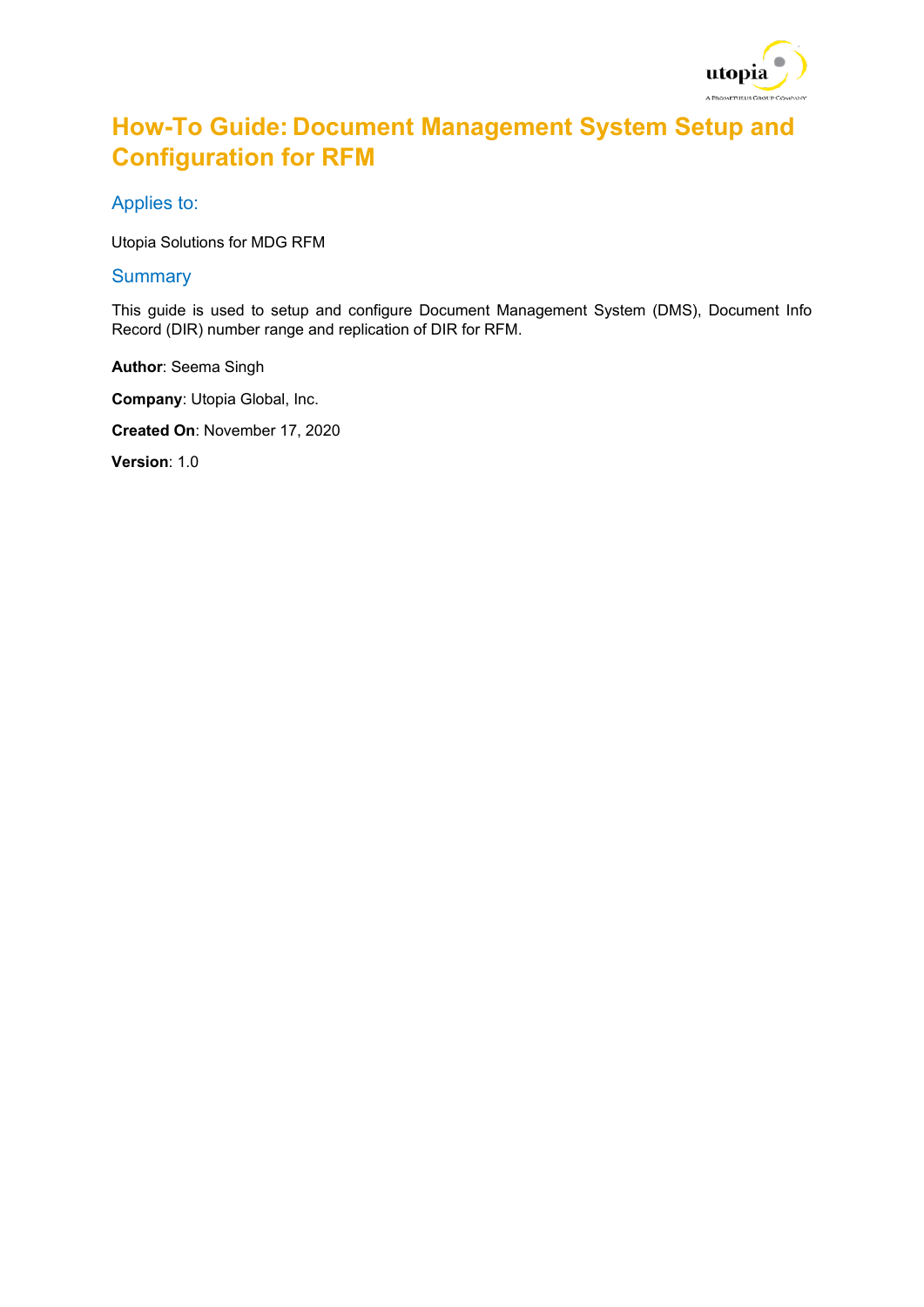

# **Table of Contents**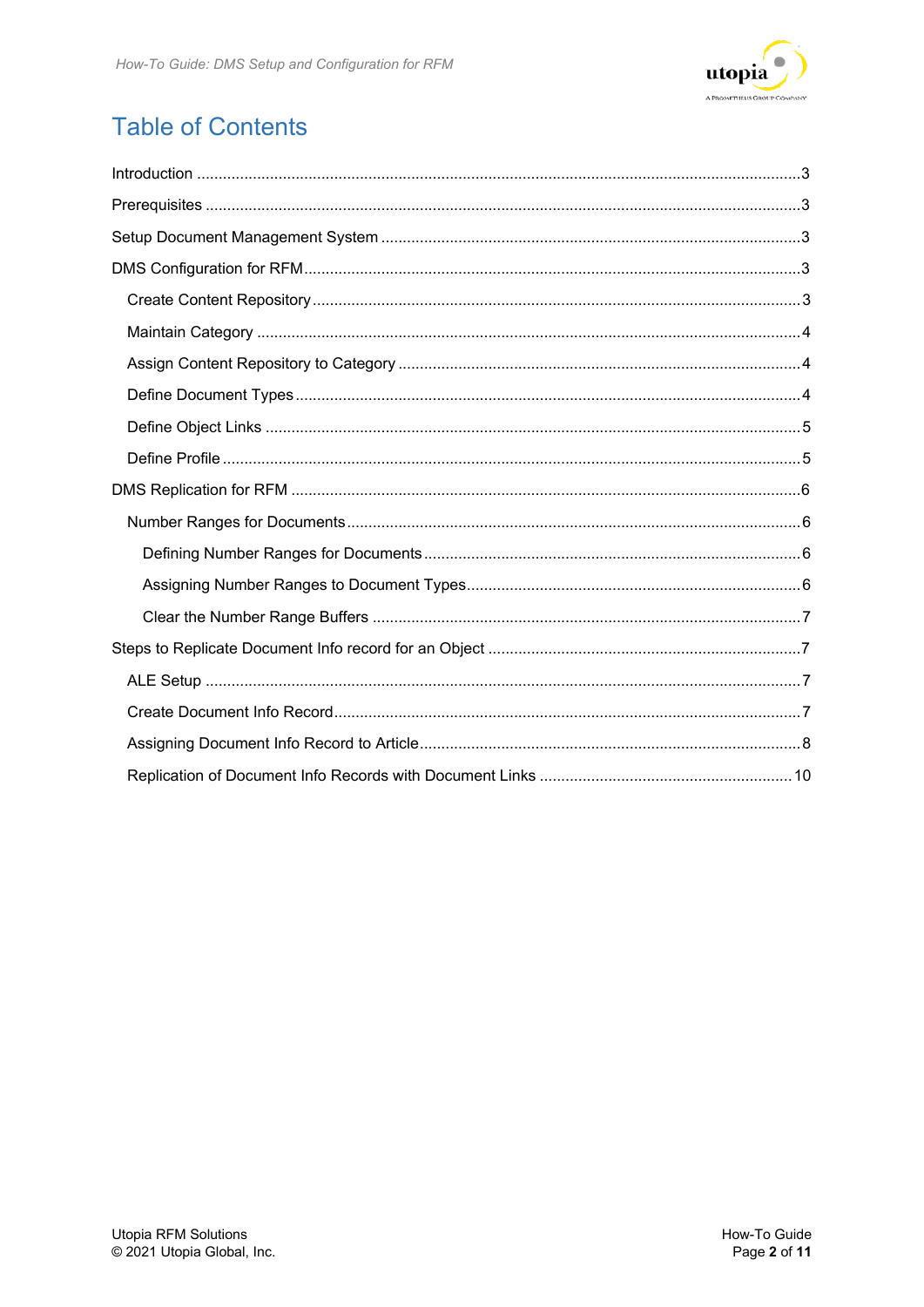

# <span id="page-2-0"></span>**Introduction**

This document describes how to setup and configure Document Management System (DMS), Document Info Record (DIR) number range and replication of DIR for RFM.

## <span id="page-2-1"></span>**Prerequisites**

Document Management System (DMS) is installed.

## <span id="page-2-2"></span>Setup Document Management System

Refer the attached SAP document for Configuration and Setup of Easy Document Management System.



e\_EN\_IN.doc

*Note*: Contact BASIS team for performing activities in the above attached document.

# <span id="page-2-3"></span>DMS Configuration for RFM

Use the following steps to configure DMS for RFM.

- [Create Content Repository](#page-2-4)
- [Maintain Category](#page-3-0)
- [Assign Content Repository to Category](#page-3-1)
- [Define Document Types](#page-3-2)
- [Define Object Links](#page-4-0)
- [Define Profile](#page-4-1)

### <span id="page-2-4"></span>Create Content Repository

Create content repository using transaction code (t-code) OAC0.

| 巨                                                                 | <b>Display Content Repositories: Detail</b>                          |
|-------------------------------------------------------------------|----------------------------------------------------------------------|
| Ø                                                                 | « RIGGGI≙M M I O O O O R RIGU<br>$\checkmark$                        |
|                                                                   | <b>Display Content Repositories: Detail</b>                          |
| $\mathbf{P} \cup \mathbf{P}$ , where $\mathbf{P} \cup \mathbf{P}$ | Simple admin. Full administration                                    |
| Content Rep.                                                      | Z MDG FS2<br>$\mathbf{1}$<br>Active<br>/1                            |
| Description                                                       | Content Repository for FS2                                           |
| Document Area                                                     | Document Management System<br>٠                                      |
| Storage type                                                      | <b>HTTP</b> content server<br>٠                                      |
| Version no.                                                       | 不明日下<br>$\Rightarrow$ CS Admin<br>0046<br>Content Server version 4.6 |
| <b>HTTP</b> server                                                | ULABSMDG75.ugi.com                                                   |
| Port Number                                                       | 1090<br>SSL Port Number                                              |
| <b>HTTP Script</b>                                                | ContentServer\ContentServer.dll                                      |
| Phys. path                                                        | /usr/sap/FS2/SYS/global/                                             |
|                                                                   |                                                                      |
| <b>Time Created</b>                                               | 26.11.17 21:55:15                                                    |
| Created By                                                        | <b>VARROTT</b>                                                       |
| <b>Name</b>                                                       | <b>VABBOTT</b>                                                       |
|                                                                   |                                                                      |
| Last Changed At                                                   | 26.11.17 21:55:15                                                    |
| Last Changed By                                                   | <b>VABBOTT</b>                                                       |
| <b>Name</b>                                                       | <b>VARROTT</b>                                                       |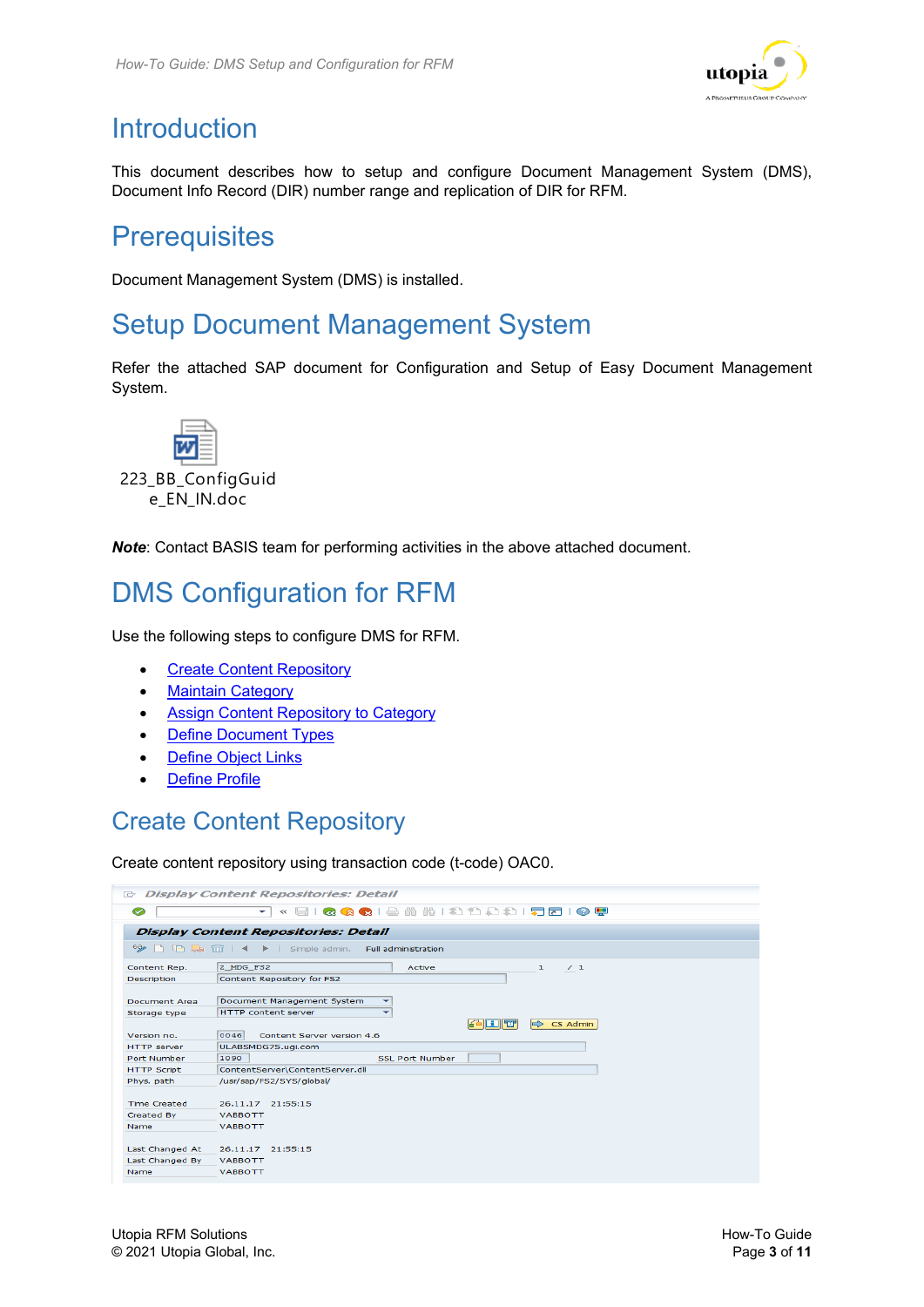

## <span id="page-3-0"></span>Maintain Category

Maintain Category using t-code OACT.

## <span id="page-3-1"></span>Assign Content Repository to Category

Assign content repository to new category as shown in the following screen.

| <b>Display Content Repositories: Overview</b><br>G |                      |                       |                                                |  |
|----------------------------------------------------|----------------------|-----------------------|------------------------------------------------|--|
| Ø                                                  | $\blacktriangledown$ |                       | <b>KEIGGGIBAADDDDIFFEIGT</b>                   |  |
| <b>Display Content Repositories: Overview</b>      |                      |                       |                                                |  |
| 62<br><b>DDDDDRBBB</b>                             |                      |                       |                                                |  |
| <b>Content Repository</b>                          |                      |                       |                                                |  |
| <b>Content Repository</b>                          |                      | Document Storage type | Ver Description                                |  |
| Z MDG FS2                                          | <b>DMS</b>           |                       | HTTP content se0046 Content Repository for FS2 |  |
|                                                    |                      |                       |                                                |  |
|                                                    |                      |                       |                                                |  |

### <span id="page-3-2"></span>Define Document Types

Use the navigation to define Document types: Cross-Application Components> Document Management> Control Data> Define Document Types.

| <b>Change View "Define document types": Overview</b><br><sup>6</sup> 》 ③ New Entries 『日品』 国民国 |            |                                                   |               |           |                                 |                                 |                                 |  |
|-----------------------------------------------------------------------------------------------|------------|---------------------------------------------------|---------------|-----------|---------------------------------|---------------------------------|---------------------------------|--|
| Dialog Structure                                                                              |            |                                                   | Status Change |           |                                 | Cha. doc.                       | Arch.auth 1                     |  |
| Define document types                                                                         |            | Ty. Document type desc.<br>B2X Col.Engin&ProjMan. |               | Rev.asgmt | Vers.asgmt                      |                                 | 스                               |  |
| · Define language-der                                                                         |            | <b>BAM Bank Account Doc</b>                       |               |           |                                 |                                 |                                 |  |
| Define document st                                                                            |            |                                                   |               |           | $\overline{\mathsf{v}}$         | $\overline{\blacktriangledown}$ | $\overline{\mathbf{v}}$         |  |
| • <b>Display language</b>                                                                     |            | <b>BVO Object Master CH</b>                       |               |           |                                 | $\overline{\blacktriangledown}$ |                                 |  |
| • Define object links                                                                         |            | <b>BVV Contract</b>                               |               |           |                                 | $\overline{\blacktriangledown}$ |                                 |  |
| Define transport of c<br>Maintain Lock Fields                                                 | <b>CPT</b> |                                                   |               |           |                                 | $\overline{\blacktriangledown}$ | $\overline{\mathsf{v}}$         |  |
| Maintain Authorizatio                                                                         |            | D01 Print List                                    |               |           | $\overline{\blacktriangledown}$ | $\overline{\blacktriangledown}$ | $\overline{\blacktriangledown}$ |  |
| · Maintain object link desc                                                                   |            | <b>DBE</b> Cover Sheet                            |               |           |                                 | ☑                               | ☑                               |  |
| Define document status                                                                        |            | DBV Cover Sheet Template                          |               |           |                                 | $\overline{\blacktriangledown}$ | $\overline{\mathsf{v}}$         |  |
|                                                                                               |            | DMO Demo Document                                 |               |           | $\overline{\mathbf{v}}$         | $\overline{\blacktriangledown}$ |                                 |  |
|                                                                                               |            | DRF PRT Eng/Des. Drawing                          |               |           | $\overline{\mathsf{v}}$         | $\overline{\blacktriangledown}$ |                                 |  |
|                                                                                               |            | DRW Engin/Des. Drawing                            |               |           | $\overline{\mathbf{v}}$         | $\overline{\blacktriangledown}$ | $\overline{\mathbf{v}}$         |  |
|                                                                                               |            | <b>EBE Acknowl. of Receipt</b>                    |               |           |                                 | $\overline{\blacktriangledown}$ | $\overline{\mathsf{v}}$         |  |
|                                                                                               |            | <b>EBR</b> Batch record                           |               |           | $\overline{\blacktriangledown}$ | $\overline{\blacktriangledown}$ | $\overline{\blacktriangledown}$ |  |
|                                                                                               |            | EBV Acknow. template                              |               |           |                                 | $\overline{\blacktriangledown}$ | ☑                               |  |
|                                                                                               |            | <b>FOL Folder</b>                                 |               |           |                                 |                                 |                                 |  |
|                                                                                               |            | <b>IBD Inbound Document</b>                       |               |           |                                 | $\overline{\blacktriangledown}$ | $\overline{\mathbf{v}}$         |  |
|                                                                                               |            | KPR Engin/Des. Drawing                            |               |           | $\overline{\mathsf{v}}$         | $\overline{\blacktriangledown}$ | $\overline{\blacktriangledown}$ |  |
|                                                                                               |            | L01 Layout document                               |               |           | $\overline{\mathsf{v}}$         | $\overline{\blacktriangledown}$ | ☑                               |  |
|                                                                                               | LFS        |                                                   |               |           |                                 |                                 |                                 |  |
|                                                                                               |            | MPO Maint. Prog. Object                           |               |           | $\overline{\mathbf{v}}$         | $\overline{\blacktriangledown}$ | $\overline{\mathbf{v}}$<br>▲    |  |
|                                                                                               |            | MSP MS Project for CEP                            |               |           | $\overline{\mathsf{v}}$         | $\overline{\mathbf{v}}$         | $\overline{\mathbf{v}}$         |  |
|                                                                                               |            | $\leftarrow$<br>$\frac{124}{122}$                 |               |           |                                 |                                 | $\leftarrow$                    |  |

*Note*: The configurations are available for all the objects.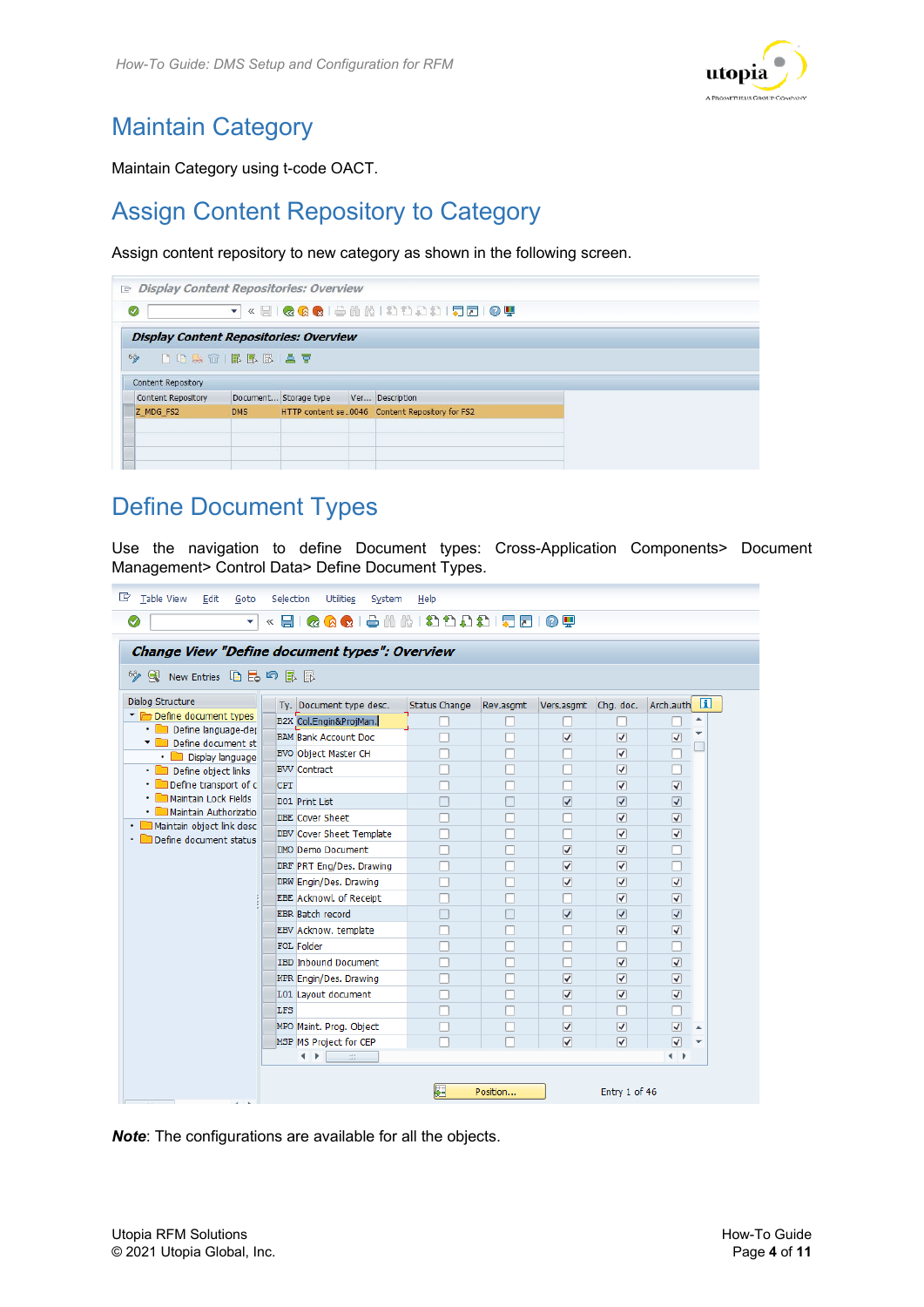

## <span id="page-4-0"></span>Define Object Links

Define Object Links as shown in the following screen:

| 叵<br><b>Table View</b><br>Edit<br>Selection<br><b>Utilities</b><br>Goto<br>System<br>Help<br>Ø<br>. .<br>$\ll$<br>$\checkmark$<br>Change View " Define object links": Overview |  |            |                                                         |          |           |           |    |
|--------------------------------------------------------------------------------------------------------------------------------------------------------------------------------|--|------------|---------------------------------------------------------|----------|-----------|-----------|----|
| QQQISINNISIDASI509<br><sup>6</sup> 少風 New Entries 心民の民民                                                                                                                        |  |            |                                                         |          |           |           |    |
| <b>Dialog Structure</b>                                                                                                                                                        |  | T Object   | Object Desc.                                            | Scr. No. | Val. Obi. | 1:n ratio | 10 |
| $\blacksquare$ Define document types                                                                                                                                           |  |            | DRW / CUM/ CONMS Constr. Measure                        | 290      |           |           |    |
| Define language-der<br>Define document st                                                                                                                                      |  |            | DRW / CUM/CUDGN Compat. Unit Design                     | 291      |           |           |    |
| Display language                                                                                                                                                               |  |            | DRW / PLMB/ECR Change record                            | 500      |           |           |    |
| • <b>Define object links</b>                                                                                                                                                   |  | DRW CMOMEL | Claim                                                   | 259      |           |           |    |
| Define transport of c                                                                                                                                                          |  | DRW CRVS B | Prod.Resource/Tool                                      | 214      |           |           |    |
| Maintain Lock Fields                                                                                                                                                           |  | DRW DRAW   | Document Info Record                                    | 202      |           |           |    |
| Maintain Authorizatio                                                                                                                                                          |  | DRW EBAN   | Purchase Reg. Item                                      | 247      |           |           |    |
| Maintain object link desc<br>Define document status                                                                                                                            |  | DRW EKPO   | Purchase Order Item                                     | 248      |           |           |    |
|                                                                                                                                                                                |  | DRW EQUI   | <b>Equipment Master</b>                                 | 204      |           |           |    |
|                                                                                                                                                                                |  | DRW IFLOT  | <b>Eunctional Location</b>                              | 205      |           |           |    |
|                                                                                                                                                                                |  | DRW TMAV   | Appropriation Reg.                                      | 238      |           |           |    |
|                                                                                                                                                                                |  | DRW TMPTT  | <b>Measuring Points</b>                                 | 227      |           |           |    |
|                                                                                                                                                                                |  | DRW INET   | <b>Object Link</b>                                      | 212      |           |           |    |
|                                                                                                                                                                                |  | DRW IRLOT  | Reference Location                                      | 206      |           |           |    |
|                                                                                                                                                                                |  | DRW KT.AH  | <b>Class</b>                                            | 243      |           |           |    |
|                                                                                                                                                                                |  | DRW KNA1   | Customer                                                | 216      |           |           |    |
|                                                                                                                                                                                |  |            | $\blacksquare$<br>$\frac{1}{2} \frac{1}{2} \frac{1}{2}$ |          |           | . .       |    |

*Note*: The above configuration is displayed by default and works for all Objects.

The relevant objects have the DMS create and attach functionality based on the following settings as detailed in the next steps.

### <span id="page-4-1"></span>Define Profile

The profile helps user to determine application and default storage category automatically to make sure that the document is stored in the secured predetermined storage space.

Define Profile as shown in the following screen:

| e<br>Table View Edit Goto Selection                        |             | Utilities System          | Help                                      |   |
|------------------------------------------------------------|-------------|---------------------------|-------------------------------------------|---|
| $\overline{\phantom{a}}$<br>$\sim$                         |             |                           | « 日   Q Q Q   은 M M I 원 원 원 원   万 F   ⊙ Y |   |
| Change View "Assign groups/user to the profiles": Overview |             |                           |                                           |   |
| 6ĝ.<br>- New Entries 『自己の民風                                |             |                           |                                           |   |
| <b>Dialog Structure</b><br>$\blacksquare$ Define profiles  | Profile kev | Role                      | <b>User Name</b>                          |   |
| • <b>Assign groups/user to</b>                             | loo!<br>loo | ロ<br>/UGI4/MDGRFM FMS REQ | <b>VABBOTT</b>                            | - |
| Determine definitions<br>$\cdot$<br><b>Processes</b>       |             |                           |                                           |   |
|                                                            |             |                           |                                           |   |

*Note*: The system displays the storage category based on the available role access.

Select Profile Key and Set Determination of Definitions of System.

| œ<br>Table View Edit Goto                                             |      | Selection   | Utilities | System<br>Help                                 |                         |                                 |                         |   |
|-----------------------------------------------------------------------|------|-------------|-----------|------------------------------------------------|-------------------------|---------------------------------|-------------------------|---|
| Ø<br>↽                                                                |      |             |           | « HIR Q Q Q I & M M I £ {} {} {} {} F F I @ !! |                         |                                 |                         |   |
| <b>Change View "Determine definitions for applications": Overview</b> |      |             |           |                                                |                         |                                 |                         |   |
| ◎ Q New Entries 白昆叼昆尿                                                 |      |             |           |                                                |                         |                                 |                         |   |
| <b>Dialog Structure</b>                                               |      | Profile key |           | A Storage category                             | <b>Display</b>          | Print                           | Display in W            |   |
| $\blacksquare$ Define profiles                                        | 100. |             |           | DOC Z MDG FS2                                  | $\overline{\mathsf{v}}$ | $\overline{\blacktriangledown}$ | $\overline{\mathsf{v}}$ |   |
| • Assign groups/user t<br>• <b>Determine definition:</b>              | 100. |             |           | LIM Z MDG FS2                                  | $\overline{\mathsf{v}}$ | $\overline{\mathsf{v}}$         | $\overline{\mathsf{v}}$ | ٠ |
| $\cdot$ <b>Processes</b>                                              | loo. |             |           | PDF Z MDG FS2                                  | $\overline{\mathbf{v}}$ | $\overline{\mathbf{v}}$         | $\overline{\mathbf{v}}$ | 琪 |
|                                                                       | 100. |             |           | TST Z MDG FS2                                  | $\overline{\mathsf{v}}$ | $\overline{\mathbf{v}}$         | $\overline{\mathsf{v}}$ |   |
|                                                                       | loo. |             |           | TXT Z MDG FS2                                  | $\overline{\mathbf{v}}$ | $\overline{\mathsf{v}}$         | $\overline{\mathbf{v}}$ |   |
|                                                                       | loo. |             |           | WRD Z MDG FS2                                  | $\overline{\mathbf{v}}$ | $\overline{\mathbf{v}}$         | $\overline{\mathbf{v}}$ |   |
|                                                                       | loo. |             |           | XLS Z MDG FS2                                  | $\overline{\mathsf{v}}$ | $\overline{\mathsf{v}}$         | $\overline{\mathbf{v}}$ |   |
|                                                                       |      |             |           |                                                |                         |                                 |                         |   |
|                                                                       |      |             |           |                                                |                         |                                 |                         |   |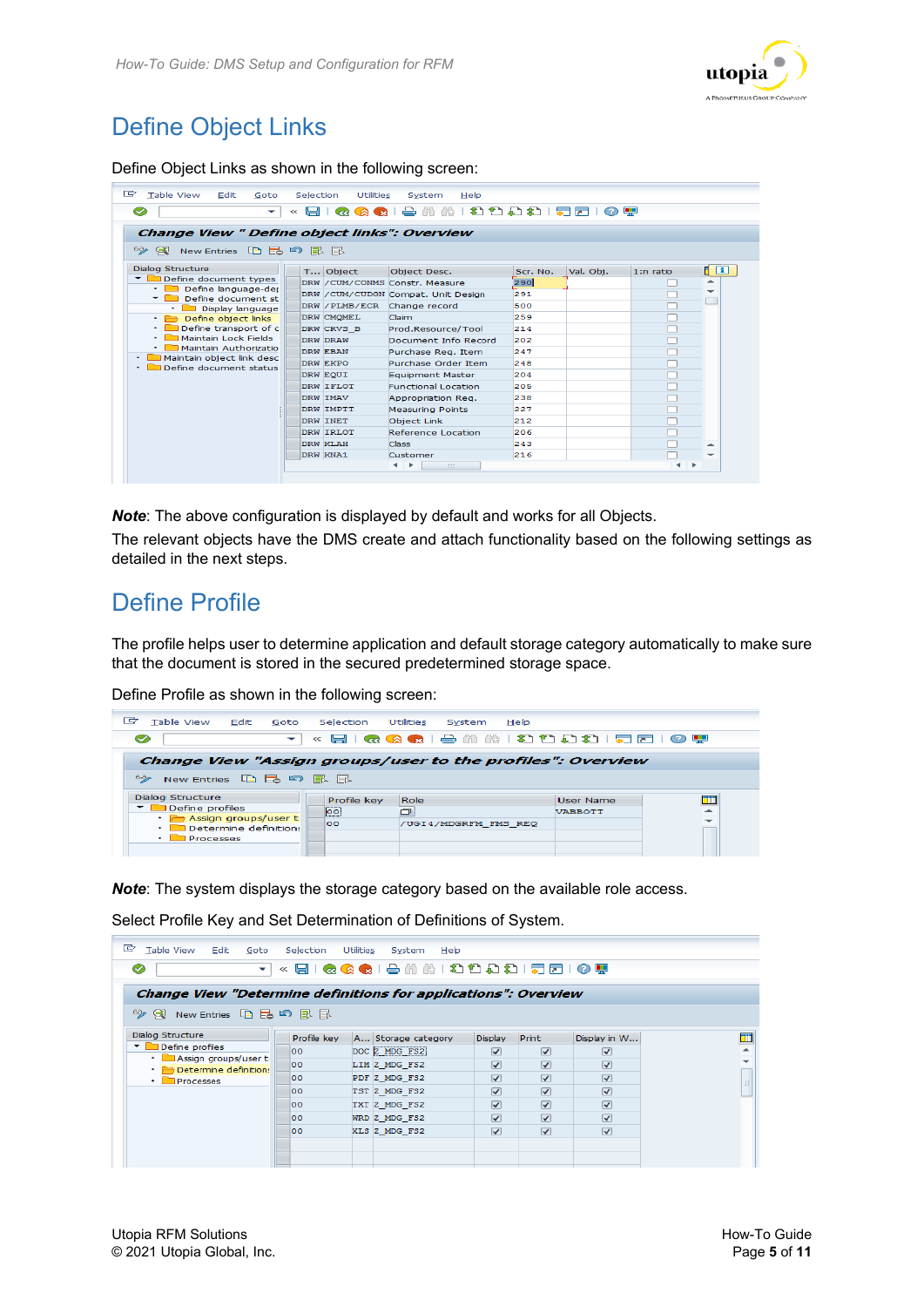

# <span id="page-5-0"></span>DMS Replication for RFM

If you want to replicate document links into other target systems, you will need to distribute the documents and document links manually. There is no integration of ALE message types DOCMAS and DOLMAS into the Data Replication Framework (DRF).

### <span id="page-5-1"></span>Number Ranges for Documents

To replicate the documents and document links from MDG HUB to operational ECC systems, number ranges in operational ECC should be defined as external number range.

Use the following steps for validating and updating the number ranges and assigning the number ranges to the document type.

- [Defining Number Ranges for Documents](#page-5-2)
- [Assigning Number Ranges to Document Types](#page-5-4)
- [Clear the Number Range Buffers](#page-6-0)

#### <span id="page-5-2"></span>Defining Number Ranges for Documents

#### IMG Path:

Cross-Application Components > Document Management > Control Data > Define Number Ranges for Document Numbers

Or,

This can be accessed directly using t-code SNRO with Number Range Object DOKUMENT

Number ranges should be checked in MDG HUB and operational ECC systems.

To use the number range as internal in MDG HUB and external in operational ECC, you can use any of the following methods:

• With existing internal number: In Operational ECC, if an existing internal number needs to be changed to external number, first set the NR status to '0' and then set the flag for external number.

You need to adjust the external range to the internal range of the source system. Additional internal ranges are optional.

- Set internal number range to current NR status and have external number range start from next number: Set the "to number" to the current status. The external number range may start from next number. If there are multiple number ranges, you may also need multiple external number ranges to avoid overlap.
- With new interval: Create a new interval in both systems. Make the new interval as Internal in HUB and external in Operational ECC. Assign the newly created interval to the document type using the below section [assigning number ranges to document types.](#page-5-4)
- <span id="page-5-4"></span>• In operational ECC combine all internal number ranges in one external Interval. Add internal if required for local creation.

#### <span id="page-5-3"></span>Assigning Number Ranges to Document Types

#### IMG Path

Cross-Application Components > Document Management > Control Data > Define Document Types

Double click on the document type. For example: DRW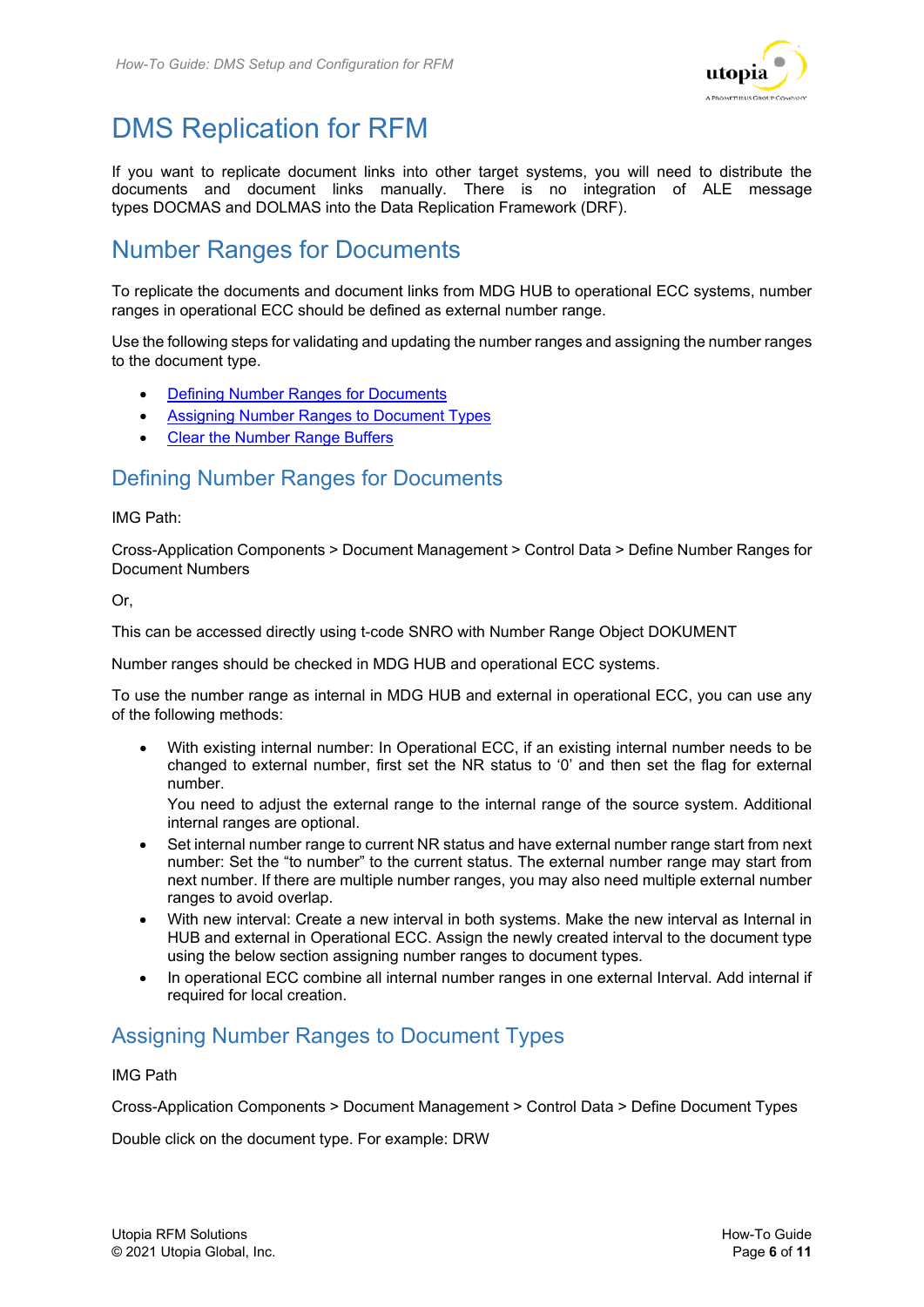

| <b>DRW</b><br><b>Document Type</b>               |                            |
|--------------------------------------------------|----------------------------|
| <b>Attributes</b>                                | <b>Field Selection</b>     |
| Engin/Des. Drawing<br>Doc. Type Desc.            | Class Data                 |
| VUse KPro                                        | Hierarchy Indicator        |
| <b>Status Change</b>                             | Document Status            |
| Rev. Lev. Assgmt                                 | Document Desc.             |
| Version Assgmt                                   | <b>User</b>                |
| Archiving Authorization                          | <b>Authorization Group</b> |
| √ Change Docs                                    | Lab/Office                 |
| <b>Display Object Links</b>                      | Change Number              |
| <b>Use DS Package</b>                            | <b>CAD</b> Indicator       |
| <b>CM Relevant</b>                               | <b>Superior Document</b>   |
| Number Assamt                                    | WS Application 1           |
| <b>Internal Number Range</b><br>03               | <b>WS Application 2</b>    |
| 01<br>External Number Range                      | <b>CM Relevance</b>        |
| <b>MCDOKZNR</b><br>Number Exit<br><b>Default</b> |                            |
| 1<br>Vers. No. Incr.                             |                            |
| <b>Version Sequence</b>                          |                            |
| AlternativeScreen                                | 630<br>Number Ranges       |
| ASCEX.                                           |                            |
| ۰<br>File Size                                   |                            |

#### <span id="page-6-0"></span>Clear the Number Range Buffers

To clear the number range buffers in the target system, you can use the report NK\_REORGANIZE.

## <span id="page-6-1"></span>Steps to Replicate Document Info record for an Object

Use the following steps to replicate document info record for Article:

- [ALE Setup](#page-6-4)
- [Create Document Info Record](#page-6-3)
- <span id="page-6-4"></span>**[Assigning Document Info Record to Article](#page-7-1)**
- [Replication of Document Info Records with Document Links](#page-9-0)

#### <span id="page-6-2"></span>ALE Setup

Use the following steps for ALE Setup:

- 1. Create distribution model using t-code BD64.
- 2. Add the following message types:
	- ARTMAS
	- DOLMAS
	- DOCMAS
- 3. Distribute the model to the target systems using menu navigation as: Edit > Model View > **Distribute**
- 4. Generate the Partner Profiles using the menu navigation as: Environment > Generate Partner Profiles

### <span id="page-6-3"></span>Create Document Info Record

Use the following steps to create Document Info Record:

- 1. Run t-code CV03N.
- 2. Enter the required inputs:
	- Document Type (Mandatory)
	- Document Part
	- Document Version

Utopia RFM Solutions **How-To Guide** © 2021 Utopia Global, Inc. Page **7** of **11**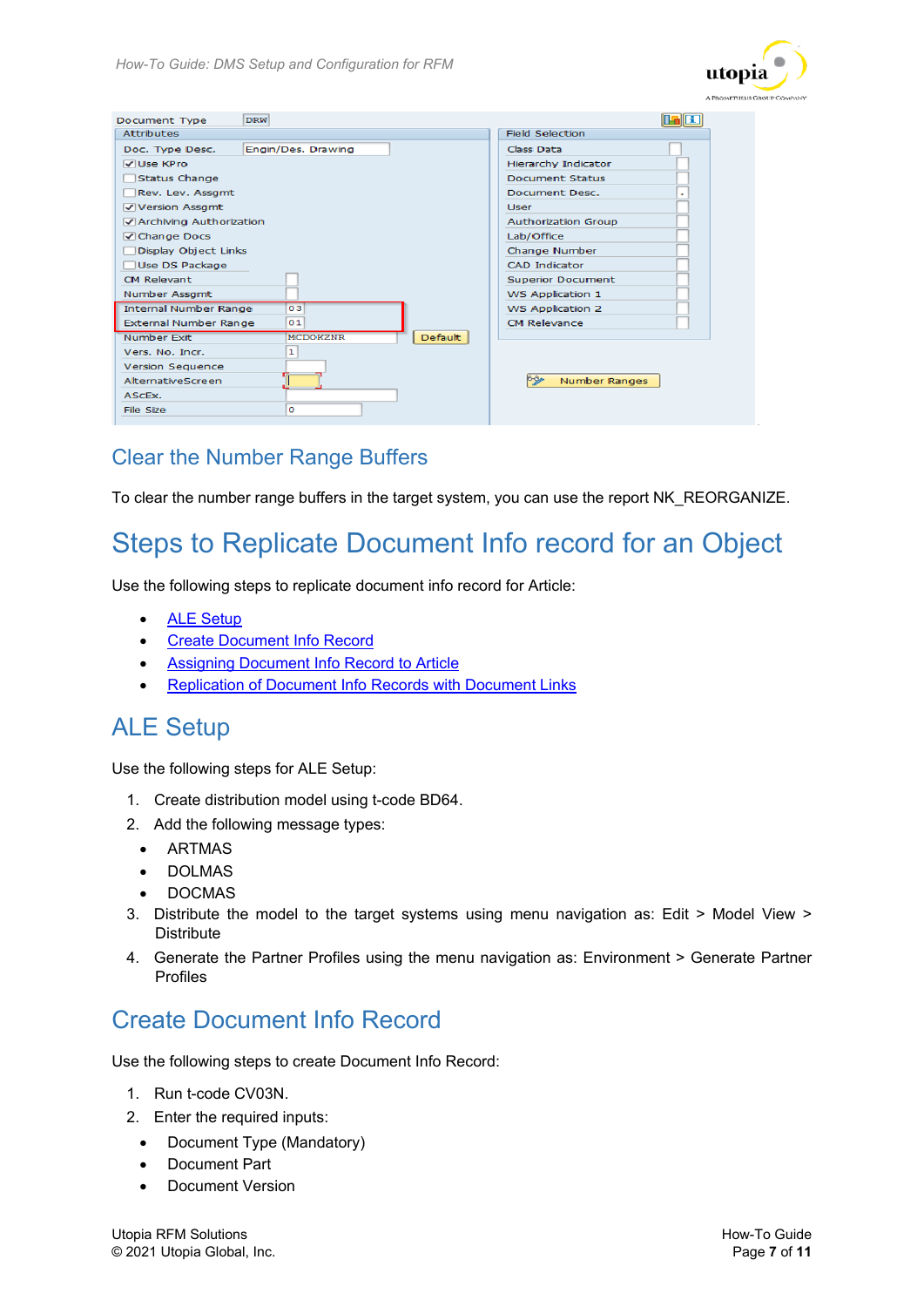<span id="page-7-1"></span>

• Document Number (External Number Range)

| Document Edit              | Goto<br>Environment Originals<br>Extras<br>System<br>Help           |
|----------------------------|---------------------------------------------------------------------|
| S                          | « e i q q q i & m m i a a a i q q q<br>$\checkmark$                 |
| 限回<br>احال                 | Display Document: Basic Data Engin/Des. Drawing (DRW)               |
|                            |                                                                     |
| Document                   |                                                                     |
| Document                   | $\Box$ art<br>h6<br> 00 <br>000 Version                             |
| ← Deletion Flag            | ◆ Document Structure → CAD Indicator<br>$\Leftrightarrow$ Hierarchy |
|                            |                                                                     |
| <b>Document Data</b>       | <b>Object Links</b><br>Originals<br><b>Descriptions</b>             |
| <b>Document Data</b>       |                                                                     |
| Description                | <b>DMS Testing RFM</b>                                              |
| <b>Document Status</b>     | Not Released<br>WR Work Request                                     |
| <b>CM Relevant</b>         |                                                                     |
| <b>User</b>                | SSINGH<br><b>SSINGH</b>                                             |
| Lab/Office                 |                                                                     |
| Change Number              | Valid From                                                          |
| <b>Authorization Group</b> |                                                                     |
|                            |                                                                     |
| <b>Superior Document</b>   |                                                                     |
| Document                   | <b>Type</b><br>Part<br>Version                                      |
| Originals                  |                                                                     |
| Appl.                      | Storage Cat.<br>i 1 File Name<br>Application                        |
|                            |                                                                     |
|                            |                                                                     |
|                            |                                                                     |
|                            |                                                                     |

## <span id="page-7-0"></span>Assigning Document Info Record to Article

Use the following steps to assign document Info record to Article:

- 1. Launch NWBC
- 2. Select the role /UGI4/\_MDGRFM\_FMS\_REQ

| <b>HE WAS TRANSPORTED TO THE HEADS</b>              | <b>TO ONE STORES OF AUSSING</b>            |
|-----------------------------------------------------|--------------------------------------------|
|                                                     | /UGII/ MDGPROC ALLUSR                      |
| ■ 27 /UGI1/ MDGPROC REQ                             | /UGII/ MDGPROC REQ                         |
| ■ 27 /UGI1/ MDGPROC SPEC                            | /UGII/ MDGPROC SPEC                        |
|                                                     | /UGII/ MDGPROC STEW                        |
| ■ 27 /UGI4/MDGRFM DISP                              | Master Data Governance for RFM: Display    |
| ■ 27 /UGI4/MDGRFM FMS DISP                          | Master Data Governance for FMS: Display    |
| <b>E</b> ET /UGI4/MDGRFM FMS MENU                   | Master Data Governance for FMS: Menu       |
| <b>E</b> 27 UGI4/MDGRFM FMS REQ                     | Master Data Governance for FMS: Requester  |
| <b>T</b> EV /UGI4/MDGRFM FMS SPEC                   | Master Data Governance for FMS: Specialist |
| <b>E</b> EV /UGI4/MDGRFM FMS STEW                   | Master Data Governance for FMS: Steward    |
| ■ 27 /UGI4/MDGRFM MENU                              | Master Data Governance for RFM: Menu       |
| ■ 27 /UGI4/MDGRFM REQ                               | Master Data Governance for RFM: Requester  |
| ■ 27 /UGI4/MDGRFM SPEC                              | Master Data Governance for RFM: Specialist |
| ■ 27 /UGI4/MDGRFM STEW                              | Master Data Governance for RFM: Steward    |
| ■ zy /UGI7/AIW MENU                                 | /UGI7/AIW MENU                             |
| ■ 27 /UGI7/AIW REQ                                  | /UGI7/AIW REO                              |
| ■ 27 /UGI7/AIW SPEC EQUI                            | /UGI7/AIW SPEC EOUI                        |
| <b>E</b> ET /UGI7/AIW SPEC FUNCLOC                  | /UGI7/AIW SPEC FUNCLOC                     |
| <b>E</b> ET /UGI7/AIW SPEC MPLAN                    | /UGI7/AIW SPEC MPLAN                       |
| <b>E</b> ET /UGI7/AIW SPEC MSPOINT                  | /UGI7/AIW SPEC MSPOINT                     |
| ■ 27 /UGI7/AIW SPEC PMBOMHDR                        | /UGI7/AIW SPEC PMBOMHDR                    |
| <b>E</b> ET /UGI7/AIW SPEC TLEQHDR                  | /UGI7/AIW SPEC TLEOHDR                     |
| <b>E</b> ET /UGI7/AIW SPEC TLFLHDR                  | /UGI7/AIW SPEC TLFLHDR                     |
| ■ 27 /UGI7/AIW SPEC TLGNHDR                         | /UGI7/AIW SPEC TLGNHDR                     |
| <b>E</b> ET /UGI7/AIW SPEC WORKCNTR                 | /UGI7/AIW SPEC WORKCNTR                    |
| $\blacksquare$ $\blacktriangleright$ /UGI7/AIW STEW | /UGI7/AIW_STEW                             |
| <b>A ELOTEL MOOD AMMOOD OCA</b>                     | AMARIAN LANGER IN BRO                      |

3. Go to FMS Search application and Click on "New" button to create a new Change Request.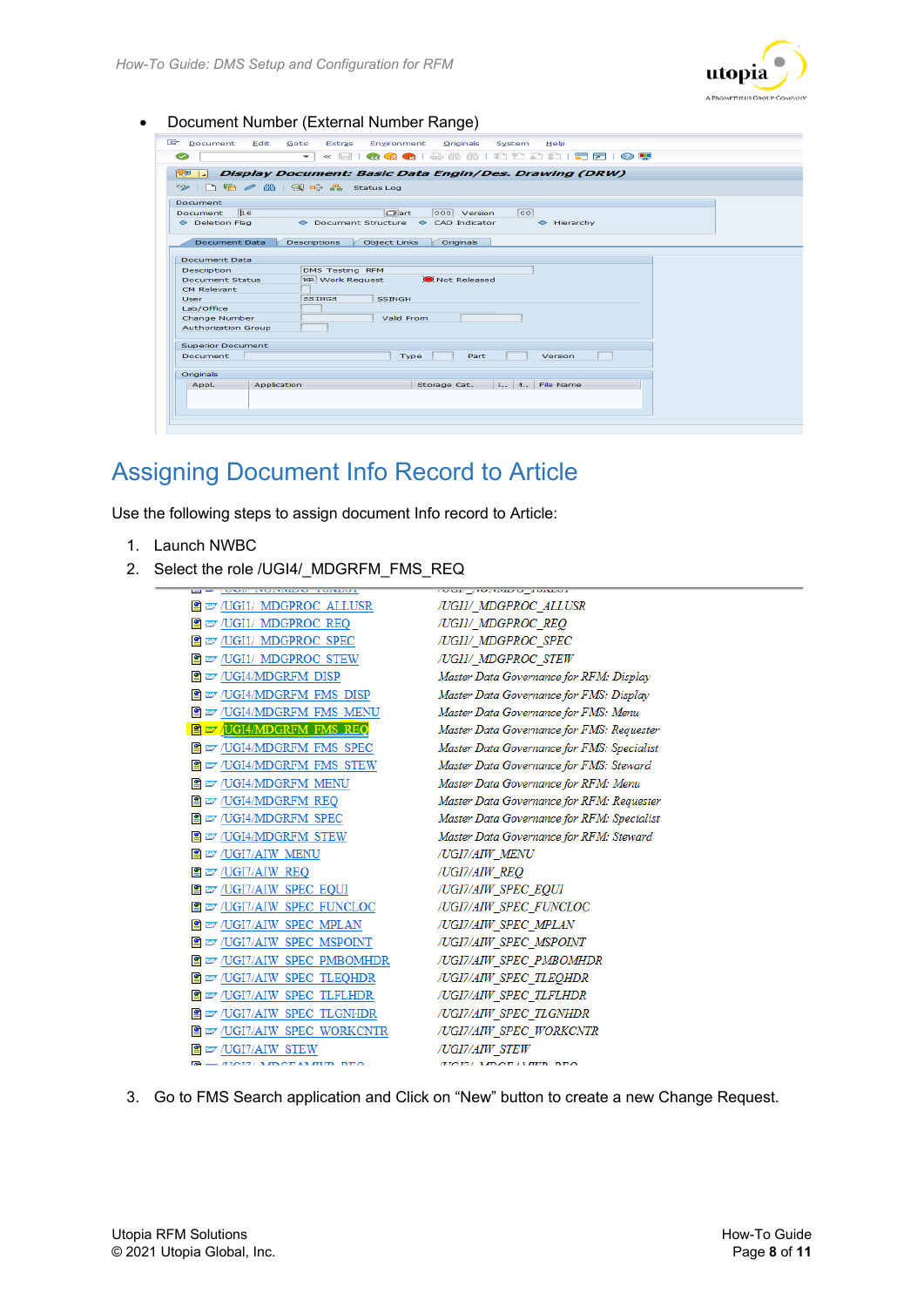

| $\vee$ Search Criteria<br>Saved Searches:                 |                                                      | T<br>$\checkmark$                                            |                        |
|-----------------------------------------------------------|------------------------------------------------------|--------------------------------------------------------------|------------------------|
| Search Term:                                              |                                                      |                                                              | $\bigoplus$            |
| Article<br>$\checkmark$                                   | is<br>$\checkmark$                                   |                                                              | $\theta \oplus \Theta$ |
| <b>Article Type</b><br>$\checkmark$                       | contains<br>$\checkmark$                             | æ                                                            | $\bigoplus$            |
| <b>Article Category</b><br>$\checkmark$                   | contains<br>$\checkmark$                             | æ                                                            | $\bigcirc$             |
| Merchandise Category<br>$\checkmark$                      | contains<br>$\checkmark$                             | ď.                                                           | $\Theta$               |
| Description (medium text)<br>$\checkmark$                 | İS<br>$\checkmark$                                   |                                                              | $\oplus \bullet$       |
|                                                           |                                                      | 100<br>Maximum Number of Results:<br>$\overline{\mathsf{v}}$ |                        |
| <b>Clear Entries</b><br><b>Reset to Default</b><br>Search | Save Search As:                                      | $\boxplus$                                                   |                        |
| <b>Result List</b>                                        |                                                      |                                                              |                        |
| <b>Li New</b> 日 Copy<br>Mass Change                       | <b>Change Documents</b><br><b>Replication Status</b> | Replicate                                                    |                        |

4. Enter the mandatory fields like Article Type, Merchandise Category, Article category, Base Unit of Measure, Loading Group, Description, Tax Classification

|                          | Create Article           |              |             |   | Z | $\boldsymbol{\mathsf{x}}$ |
|--------------------------|--------------------------|--------------|-------------|---|---|---------------------------|
| Article Basic Data       |                          |              |             |   |   |                           |
| Article:                 |                          | æ            |             |   |   |                           |
| * Article Type:          | <b>FMS_Trading Goods</b> | $\checkmark$ | <b>ZFMS</b> |   |   |                           |
| * Merchandise Category:  | MC210101                 | e            | Mens Jeans  | 愚 |   |                           |
| * Article Category:      | Single material          | $\checkmark$ | 00          |   |   |                           |
| * Base Unit of Measure:  | EA                       | Ð            | each        |   |   |                           |
| <b>Reference Article</b> |                          |              |             |   |   |                           |
| Reference Article:       |                          | æ            |             |   |   |                           |
|                          |                          |              |             |   |   |                           |
|                          |                          |              |             |   |   | Continue                  |

| <b>SAP</b><br>Article: @@1366, DMS Testing - (FMS_Trading Goods / Mens Jeans / Single material)                 |                                                |                       |                       |             |                     |      |
|-----------------------------------------------------------------------------------------------------------------|------------------------------------------------|-----------------------|-----------------------|-------------|---------------------|------|
| Side Panel<br><b>Collapse All</b><br>Assignment Block:<br>$\checkmark$<br><b>Expand All</b><br>Refresh<br>Check |                                                |                       |                       |             | $\odot$<br>$@ \vee$ |      |
|                                                                                                                 |                                                |                       |                       |             |                     | Λ    |
| $\vee$ Basic Data<br>Edit                                                                                       | C3 Additional Data<br>$\frac{1}{2}$ Components | $\frac{3}{2}$ Listing |                       |             | Q Characteristics   |      |
| * Article:                                                                                                      | @@1366                                         | $\vartheta$           | * Article Category:   | 00          | Single material     |      |
| Groupings                                                                                                       |                                                |                       |                       |             |                     |      |
| * Merchandise Category:                                                                                         | MC210101                                       | Mens Jeans            | * Article Type:       | <b>ZFMS</b> | FMS_Trading Goods   |      |
| * Industry Sector:                                                                                              | $\vert$ 1                                      | Retail                | Division:             | a           |                     |      |
| Product hierarchy:                                                                                              | a                                              | Ā                     | Ext. Mdse Catgry:     | a           |                     |      |
| <b>Authorization Group:</b>                                                                                     |                                                |                       | <b>ABC Indicator:</b> | a           |                     |      |
| Pricing Ref. Article:                                                                                           | $\vec{\mathbf{p}}$                             |                       |                       |             |                     |      |
| Price Band Category:                                                                                            | $\vec{\mathbf{p}}$                             |                       | <b>Fashion Grade:</b> | $\sigma$    |                     |      |
| <b>General Data</b>                                                                                             |                                                |                       |                       |             |                     |      |
| * Valuation Class:                                                                                              | 3100<br>a                                      | <b>Trading goods</b>  | With empties BOM:     | ш           |                     |      |
| Country of origin:                                                                                              | $\vec{\mathbf{u}}$                             |                       | Region of origin:     | a           |                     |      |
| <b>Commodity Code:</b>                                                                                          | $\vec{\mathbf{u}}$                             |                       | Haz. Article number:  |             | a                   |      |
| Storage conditions:                                                                                             | a                                              |                       | Temp. conditions:     | a           |                     | N    |
|                                                                                                                 |                                                |                       |                       |             | Submit<br>Save      | Edit |

5. Click to Additional Data tab and go to "Document Assignment" assignment block and add the document by clicking on "Assign Existing Document" button. Provide the document that is created earlier.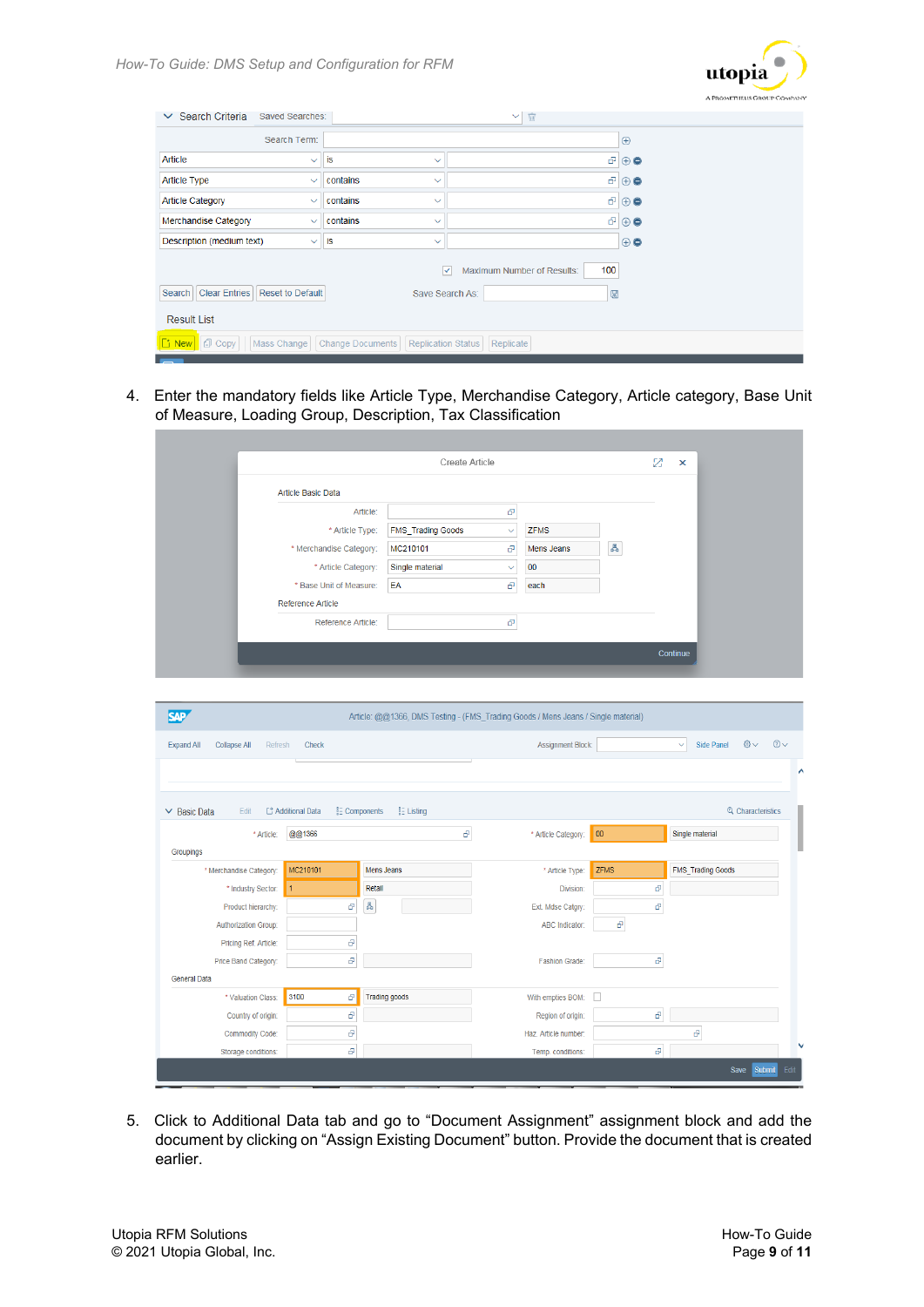

| <b>TILIDOI LOUIDO</b>      |                             |                           |                      | MODITION DIVEN.        | $\sim$ 11                                                   | <b>OIUC FAIICI</b><br><b>USI Y</b> |
|----------------------------|-----------------------------|---------------------------|----------------------|------------------------|-------------------------------------------------------------|------------------------------------|
|                            |                             |                           |                      |                        |                                                             |                                    |
| Actions                    |                             | <b>Textile Fiber Code</b> |                      | Fiber Share Percentage |                                                             |                                    |
| il No data available       |                             |                           |                      |                        |                                                             |                                    |
| $\vee$ Image               | $\Box$ New<br>Edit          |                           |                      |                        |                                                             |                                    |
| Image                      |                             |                           |                      |                        |                                                             |                                    |
|                            | Image URL:                  |                           |                      |                        |                                                             |                                    |
|                            |                             |                           |                      |                        |                                                             |                                    |
| $\vee$ Document Assignment | Edit                        |                           |                      |                        |                                                             |                                    |
|                            |                             |                           |                      |                        |                                                             |                                    |
|                            |                             |                           |                      |                        |                                                             |                                    |
| Actions<br>窗               | Document Type<br><b>DRW</b> | Document<br>16            | Document part<br>000 | Document version<br>00 | Document Type Descript Newest version<br>Engin/Des. Drawing | $\Box$                             |
|                            |                             |                           |                      |                        |                                                             |                                    |
|                            |                             |                           |                      |                        |                                                             |                                    |
|                            |                             |                           |                      |                        |                                                             |                                    |
|                            | Document Assignment: Text   |                           |                      |                        |                                                             |                                    |

6. Process the CR and Approve it.

The Article is created with DIR.

| 叵<br>Material<br>Edit<br>Environment<br>Goto<br>System<br>Help                              |  |  |  |  |  |
|---------------------------------------------------------------------------------------------|--|--|--|--|--|
| « e i Q Q Q i & m m i a a a i e e p<br>✅<br>↽                                               |  |  |  |  |  |
| <b>Change Material 672 (FMS_Trading Goods)</b><br>瀴                                         |  |  |  |  |  |
| Goto Other Material<br>Goto Main Data                                                       |  |  |  |  |  |
| Layout Modules<br>Document Data<br><b>Additionals</b><br><b>Requirement Groups</b><br>Basic |  |  |  |  |  |
| 672<br><b>Material</b><br>Single mat<br>DMS Replication test                                |  |  |  |  |  |
| <b>Linked Documents</b>                                                                     |  |  |  |  |  |
| $\odot$<br>All versions                                                                     |  |  |  |  |  |
| All released Versions                                                                       |  |  |  |  |  |
| <b>Latest Version</b>                                                                       |  |  |  |  |  |
| 흠<br>'ਵ<br>IIESI<br>Eò                                                                      |  |  |  |  |  |
| birin<br>기표 -                                                                               |  |  |  |  |  |
| LRVr LVr Released Part Vs<br>Type Document<br>Description                                   |  |  |  |  |  |
| 000<br><b>DMS Testing RFM</b><br><b>D</b><br>16<br>00<br>00<br>О                            |  |  |  |  |  |
|                                                                                             |  |  |  |  |  |

The Article is replicated to target system through an IDoc.

| 随<br>$\P(\mathbf{z})$                  | <b>IDoc Display: 0000000000005011</b> |                             |                         |
|----------------------------------------|---------------------------------------|-----------------------------|-------------------------|
| $\Theta$ $\Xi$<br>Segments with Errors |                                       |                             |                         |
| IDoc display                           | Additional informa                    | Short Technical Information |                         |
| $\sqrt{2}$ IDoc 00000000000005011      |                                       | <b>Direction</b>            | $\overline{2}$<br>Inbox |
| • <b>■</b> Control Record              |                                       | <b>Current Status</b>       | 53<br>$\infty$          |
| Data records                           | Total number: 000010                  |                             | <b>ARTMAS09</b>         |
| Ð<br>E1BPE1MATHEAD<br>$\bullet$        | Segment 000001                        | <b>Basic type</b>           |                         |
| E1BPE1MARART<br>⊫ا<br>٠                | Segment 000002                        | Extension                   |                         |
| E1BPE1MARARTX<br>÷<br>٠                | Segment 000004                        | Message Type                | <b>ARTMAS</b>           |
| E1BPE1MAW1RT<br>٠                      | Segment 000005                        | Partner No.                 | FS2CLNT100              |
| E1BPE1MAW1RTX<br>٠                     | Segment 000006                        | Partn. Type                 | LS                      |
| E1BPE1MAKTRT<br>٠                      | Seament 000007                        |                             |                         |
| E1BPE1MARMRT<br>٠                      | Segment 000008                        | Port                        | SAPFS <sub>2</sub>      |
| E1BPE1MARMRTX<br>٠                     | Segment 000009                        |                             |                         |
| E1BPE1MLANRT<br>٠                      | Segment 000010                        | Content of Selected Segment |                         |
| ▸ ଵ<br>Status records                  |                                       | <b>Fld Name</b>             | Fld Cont.               |
|                                        |                                       | MATL TYPE                   | <b>ZFMS</b>             |
|                                        |                                       |                             | MC210101                |
|                                        |                                       | MATL GROUP                  |                         |
|                                        |                                       | MATL CAT                    | 00                      |
|                                        |                                       | <b>BASIC_VIEW</b>           | x                       |
|                                        |                                       | MATERIAL LONG               | 00000000000000672       |
|                                        |                                       |                             |                         |

## <span id="page-9-0"></span>Replication of Document Info Records with Document Links

Use the following steps to replicate Document Info Records with Document Links: